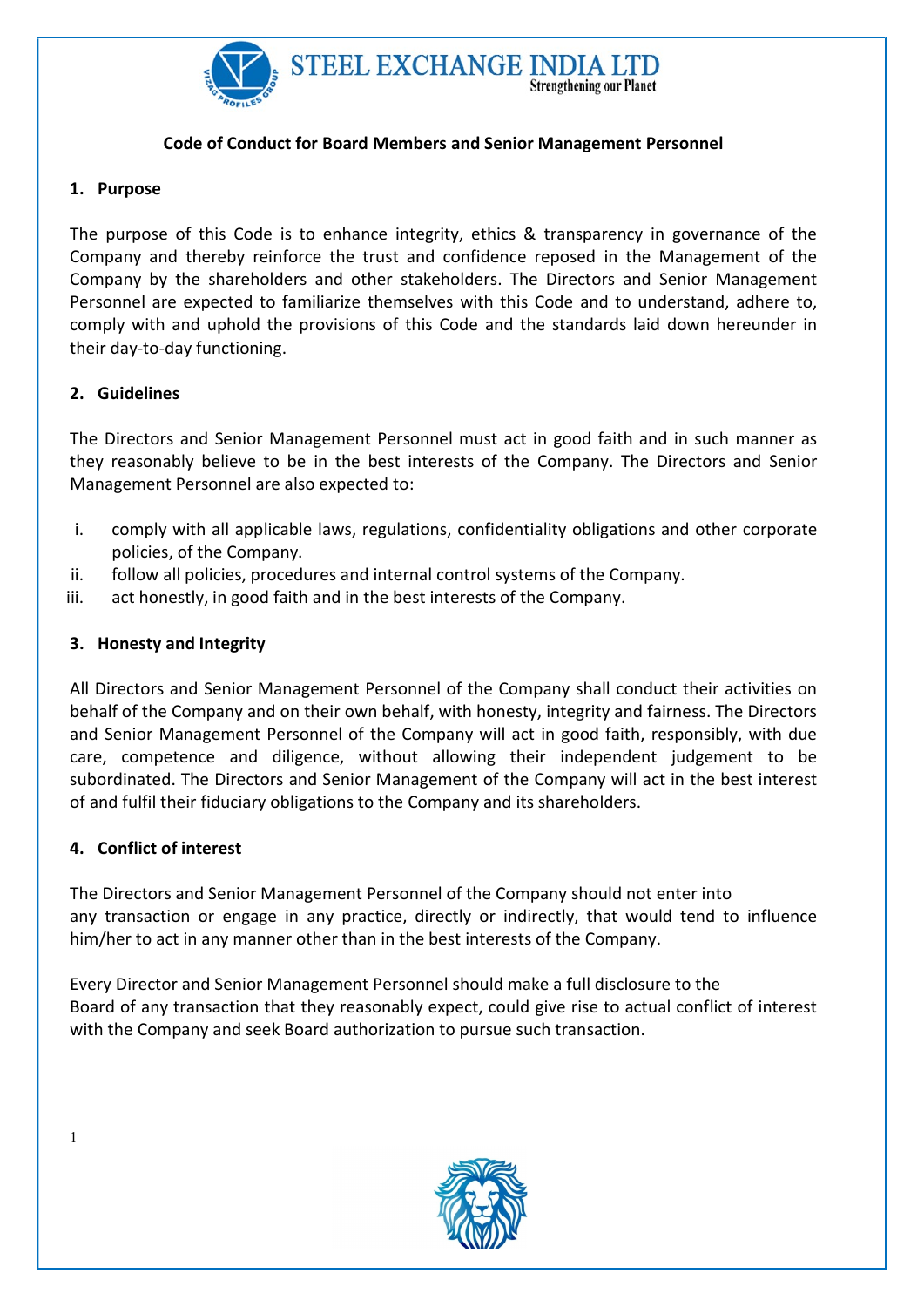

# 5. Company Property

Every Director and Senior Management Personnel should endeavor to ensure that they use the Company's assets, proprietary information and resources only for legitimate business purpose of the Company and not for personal gains.

## 6. Confidential Information

The Directors and Senior Management Personnel should maintain confidentiality of information entrusted to them in carrying out their duties and responsibilities. The matters discussed at the Board / Committee Meetings must not be disclosed outside appropriate and reasonable circles. The Company's confidential information and proprietary information shall not be inappropriately disclosed or used for personal gain or advantage of any Director. These obligations apply not only during a director's term, but thereafter as well unless the said information becomes public.

## 7. Fair Dealing

The Directors and Senior Management Personnel should endeavor to deal fairly and not seek to take unfair advantage of the Company through manipulation, concealment, abuse of privileged information, misrepresentation of material facts or other unfair dealing.

## 8. Safety

The Directors and Senior Management Personnel shall respect safety and health of all employees and provide working conditions, which are safe and healthy.

## 9. Equal opportunities

The Directors and Senior Management Personnel shall endeavor to provide equal opportunities to all employees and aspirants for employment in the Company irrespective of gender, caste, religion, race or color, merit being the sole differentiating factor. The Directors and Senior Management Personnel shall prevent and redress sexual harassment at work place and institute good employment practices.

## 10. Non-compete

The Directors and Senior Management Personnel shall not take up directly or indirectly any activities competing with the business of the Company.



 $\mathfrak{D}$